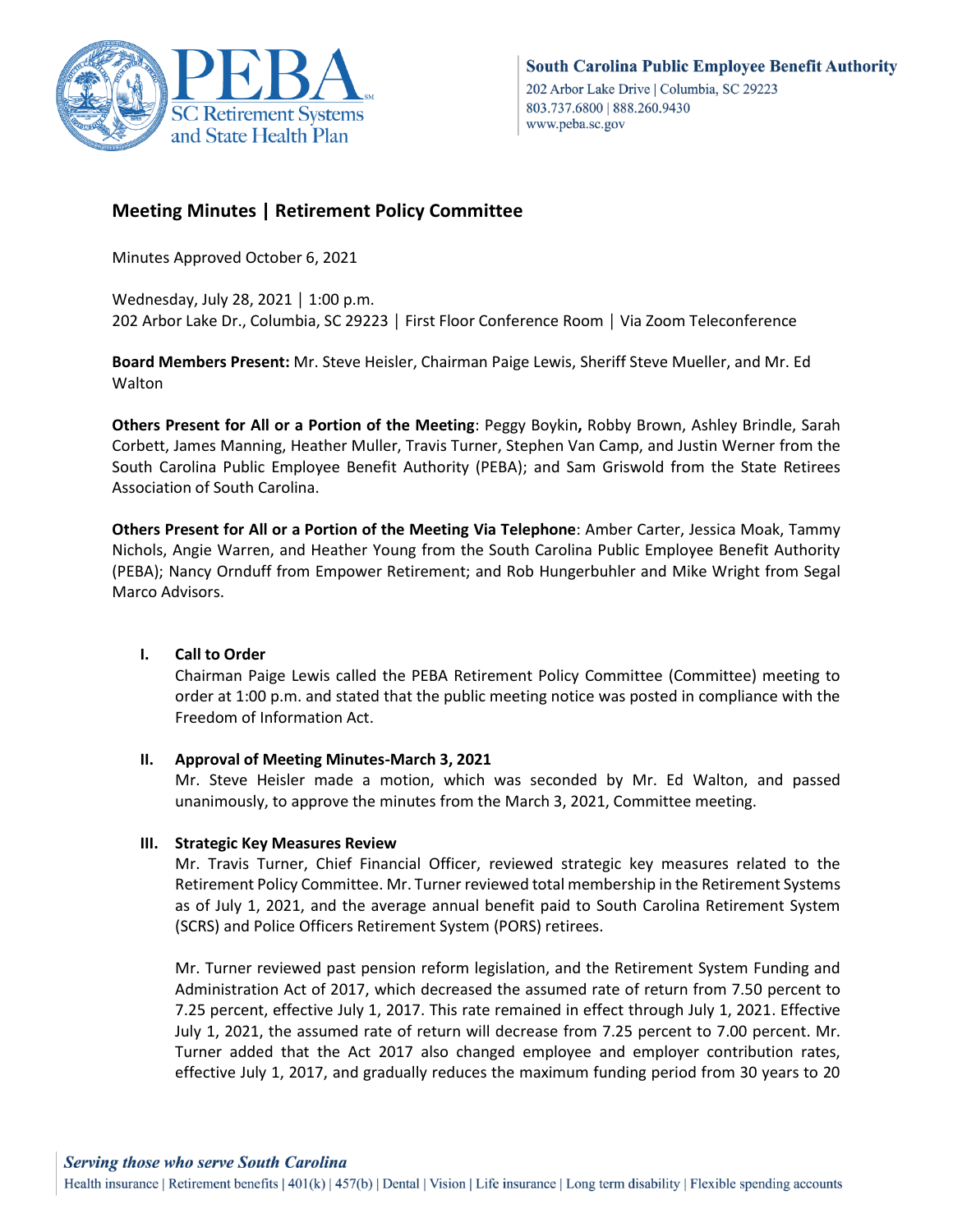years by July 1, 2027. The schedule reflects a one-year reduction in the funding period for each of the next 10 years, but it also allows for future unforeseen negative experience.

Mr. Turner detailed effects of the 2017 legislation on the SCRS amortization period by fiscal year; SCRS and PORS contribution rates by fiscal year; and SCRS and PORS unfunded accrued liabilities as of July 1, 2021.

Mr. Turner concluded his presentation by reviewing a summary of investment returns by fiscal year; deductions from the pension trust funds from 2006-2020; the number of SCRS participating employers as of June 30, 2020; and State Optional Retirement Plan (State ORP) and Deferred Compensation Program participant accounts as of June 30, 2020.

#### **IV. Defined Contribution Quarterly Reports**

Mr. Mike Wright, from Segal Marco Advisors, announced that Mr. Joe Ferguson has left Segal Marco Advisors, and Mr. Rob Hungerbuhler, Senior Consultant, will be replacing him as a Segal representative for PEBA. Mr. Rob Hungerbuhler introduced himself to the Committee.

Mr. Wright presented the South Carolina Defined Contribution Plans report for the quarter ending March 31, 2021. Mr. Wright provided a market overview and stated that U.S. equity remained positive with a first-quarter return of 6.4 percent, and 62.5 percent year-to-date.

Mr. Wright reviewed the South Carolina Deferred Compensation Program (Deferred Comp) investment performance for the first quarter of 2021 and reported that the book to market value for the Plan's stable value fund was 102.8 percent at the end of the first quarter.

Mr. Wright stated that the Hartford Mid Cap fund placed below its index for the three and fiveyear periods and is in the bottom half of its peer group universe. Segal Marco will continue to monitor this investment option on an informal basis.

Mr. Wright turned the discussion to the State Optional Retirement Program (State ORP) investment performance for the first quarter of 2021, and reviewed the lineup changes for AIG that the Board approved. Mr. Wright advised that none of the current funds that will remain in the AIG lineup after the January changes are under review.

Mr. Wright reported that Empower Retirement took over MassMutual's retirement plan recordkeeping business in an acquisition that was completed in January 2021. Lineup changes that the Board approved included the removal of a balanced fund, and addition of an international equity index fund. These changes were implemented in January 2021. Mr. Wright stated that none of the investment options in the current MassMutual lineup are under review.

Mr. Wright reminded the Committee that Voya replaced MetLife as a record keeper in the State ORP effective January 1, 2021, and none of the investment options in the current Voya lineup are under review.

Mr. Wright advised that the TIAA Bond Index placed below its index for the three and five-year periods and is in the bottom half of its peer group universe. Segal Marco will continue to monitor this investment option on an informal basis.